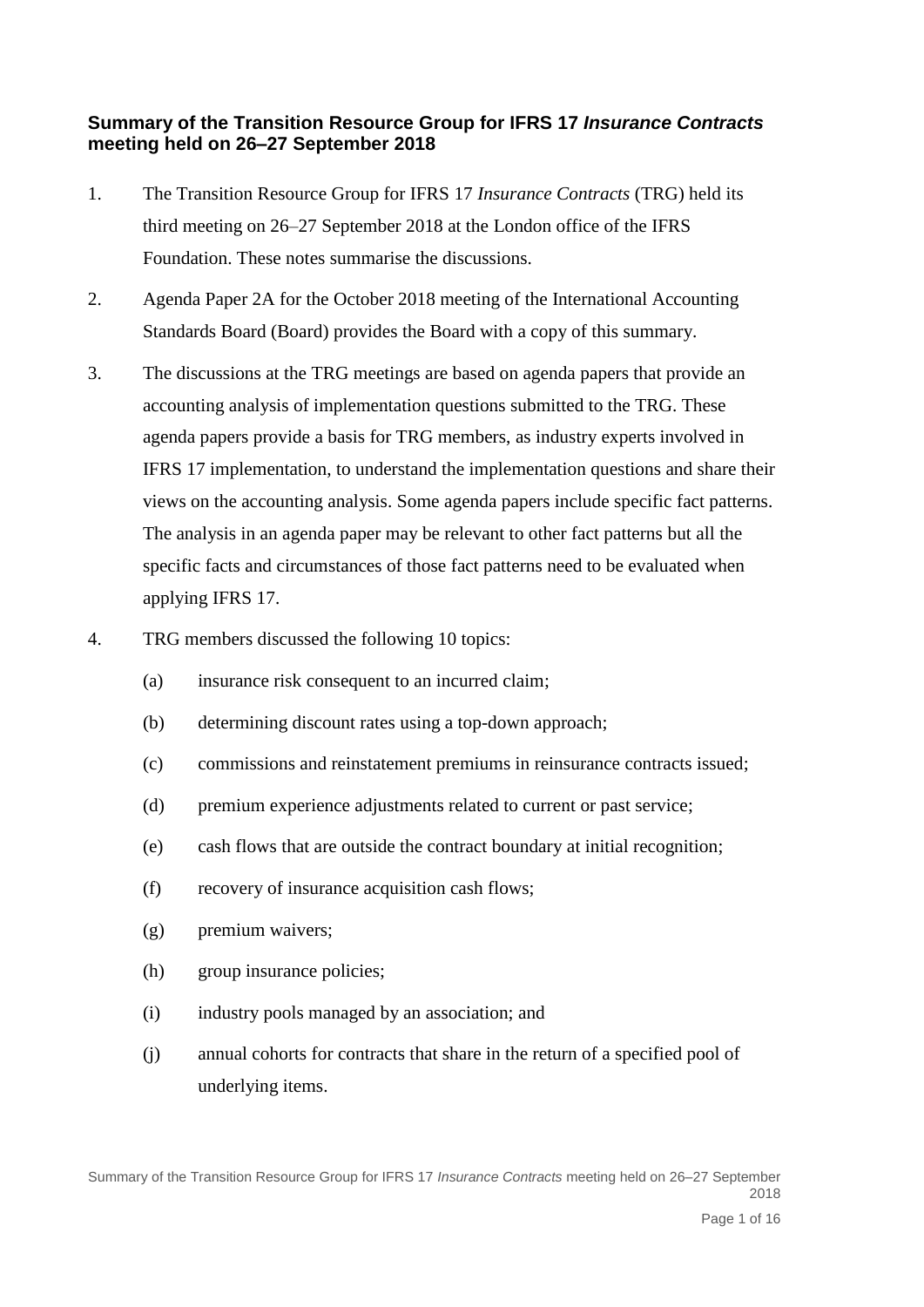5. TRG members received a report on other questions submitted.

### *Insurance risk consequent to an incurred claim* **(Agenda Paper 1)**

- 6. Agenda Paper 1 addresses submissions about a situation in which an incurred claim under an insurance contract creates insurance risk for the entity that would not exist if no claim were made.
- 7. The submissions ask whether the entity's obligation to pay amounts subject to insurance risk after an incurred claim should be treated as:
	- (a) a liability for incurred claims; or
	- (b) a liability for remaining coverage.
- 8. The paper uses two examples to illustrate alternative applications of the relevant definitions in IFRS 17:
	- (a) insurance coverage for disability that provides an annuity for the period in which the policyholder is disabled; and
	- (b) insurance coverage for fire that provides compensation for the cost of rebuilding a house after a fire.
- 9. TRG members discussed the analysis in Agenda Paper 1 and observed that:
	- (a) the classification of an obligation as a liability for incurred claims or a liability for remaining coverage does not affect the determination of the fulfilment cash flows. However, the classification does affect the determination of the coverage period. Consequently, the classification affects whether some changes in the fulfilment cash flows adjust the contractual service margin and the allocation of the contractual service margin.
	- (b) the definitions of IFRS 17 allow an entity to use judgement when determining whether the obligation to pay an annuity after a disability event and the obligation to pay the costs of rebuilding a house after a fire event are part of a liability for remaining coverage or a liability for incurred claims.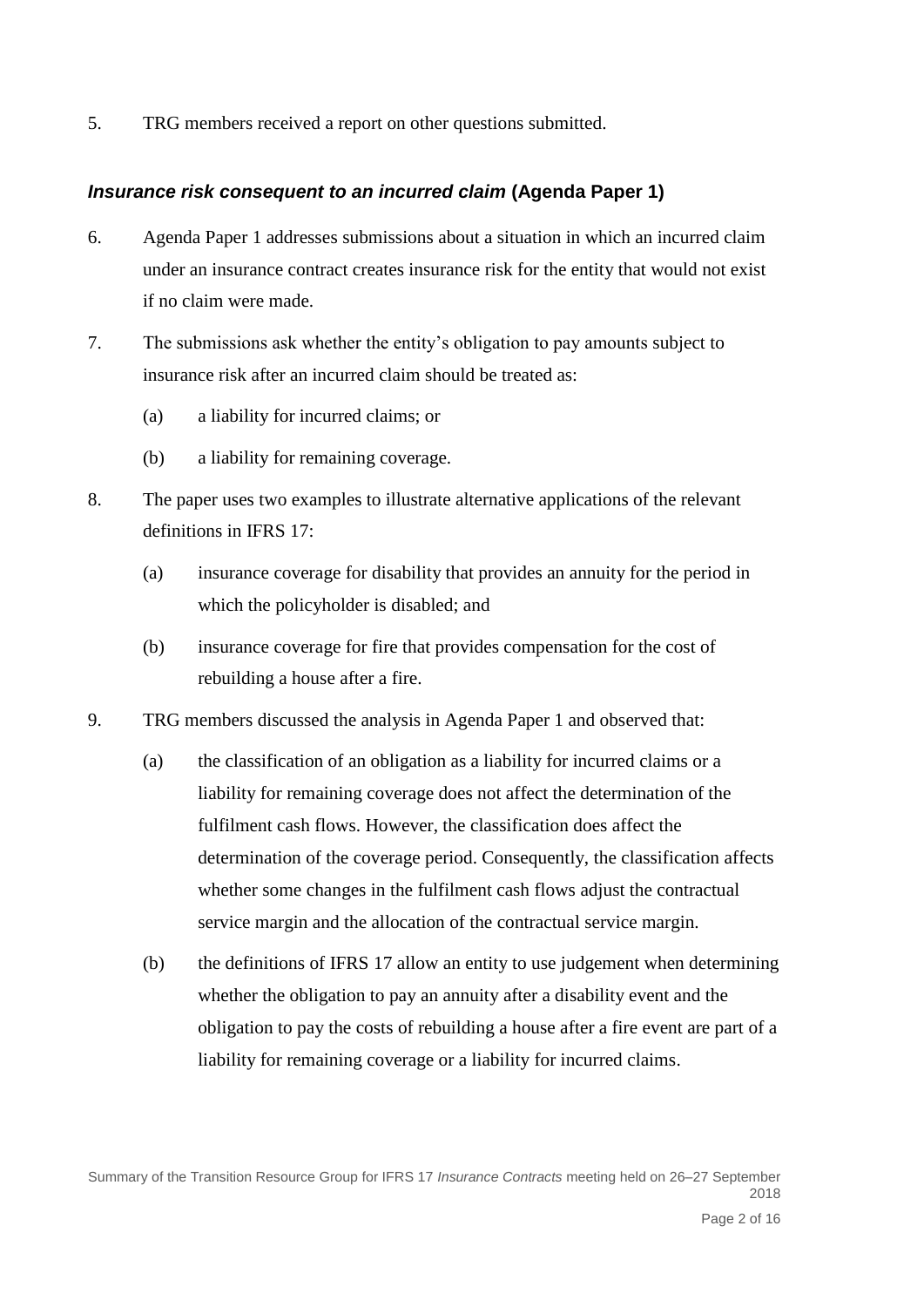- (c) thus, it is a matter of judgement for an entity to develop an accounting policy that reflects the insurance service provided by the entity to the policyholder under the contract in accordance with IFRS 17. The requirements of IAS 8 *Accounting Policies, Changes in Accounting Estimates and Errors* apply. Hence, the entity should apply an approach consistently for similar transactions and over time.
- (d) whichever approach an entity applies, IFRS 17 requires disclosure of significant judgements made in applying the Standard and requires disclosures relating to the contractual service margin, which will enable users to understand the effects of the approach applied.
- (e) these observations are also relevant when law or regulation impose a requirement for an entity to settle a claim by life-contingent annuity payments.

### *Determining discount rates using a top-down approach* **(Agenda Paper 2)**

- 10. Agenda Paper 2 addresses submissions about how an entity applies a top-down approach to determine the discount rates for insurance contracts with cash flows that do not vary based on the returns of underlying items. The submissions question whether:
	- (a) an entity could use the assets it holds as a reference portfolio of assets;
	- (b) an entity could ignore the liquidity characteristics of insurance contracts; and
	- (c) changes in the assets the entity holds result in changes in the discount rates used to measure insurance contracts under specific circumstances.
- 11. TRG members discussed the analysis in Agenda Paper 2 and observed that:
	- (a) IFRS 17 does not specify restrictions on the reference portfolio of assets used in applying a top-down approach to determine discount rates. Also, IFRS 17 does not define 'a reference portfolio of assets'. Consequently, a portfolio of assets that an entity holds can be used as a reference portfolio of assets to determine the discount rates as stated in paragraph B81 of IFRS 17, provided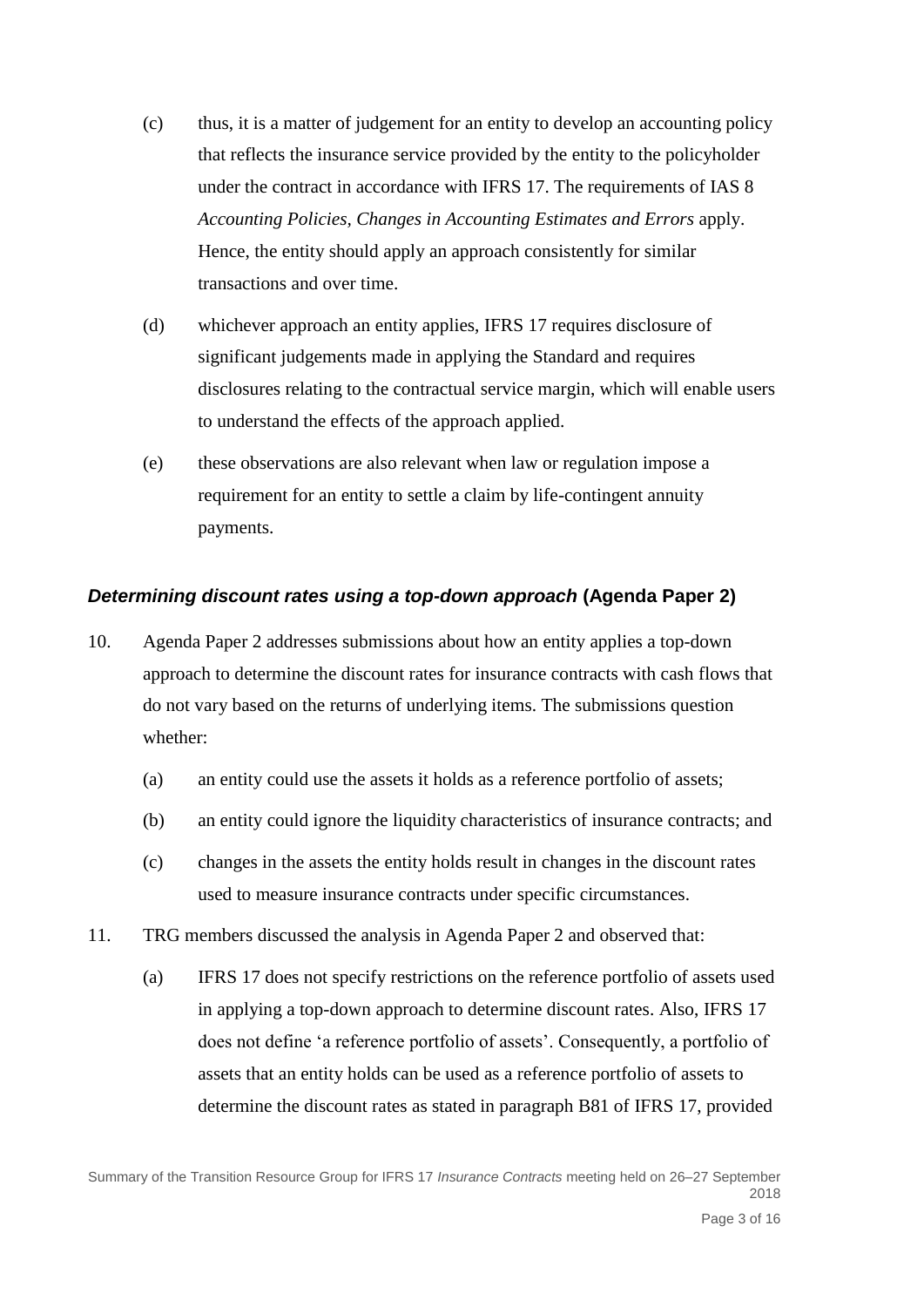that the discount rates achieve the following objectives set out in paragraph 36 of IFRS 17:

- (i) reflecting the characteristics of the insurance contracts; and
- (ii) being consistent with observable current market prices.
- (b) as an overall principle, paragraph 36 of IFRS 17 requires that discount rates reflect, among other factors, the liquidity characteristics of the insurance contracts. However, when using the top-down approach, as a simplification, paragraph B81 of IFRS 17 permits an entity not to adjust the yield curve derived from a reference portfolio of assets for differences in liquidity characteristics of the insurance contracts and the reference portfolio. The Board expected a reference portfolio of assets typically to have liquidity characteristics closer to the liquidity characteristics for a group of insurance contracts than would be the case for highly liquid, high-quality bonds as reflected in the Basis for Conclusions on IFRS 17.
- (c) in applying paragraph 36 of IFRS 17 to determine the appropriate discount rates for cash flows that do not vary based on the returns on underlying items, an entity ensures that at each reporting date those discount rates reflect the characteristics of the insurance contracts, even when the entity chooses to use a portfolio of assets that it holds to determine the discount rates.
- (d) to achieve the objectives in paragraph 36 of IFRS 17 an entity needs to make adjustments to the yield curve of the reference portfolio of assets at each reporting date to eliminate any effect on discount rates of credit risk and differences in liquidity characteristics of the insurance contracts and the reference portfolio. However, if the entity uses the simplification related to liquidity, fluctuations in the liquidity of the reference portfolio are mirrored in the changes in the discount rates used to measure the group of insurance contracts.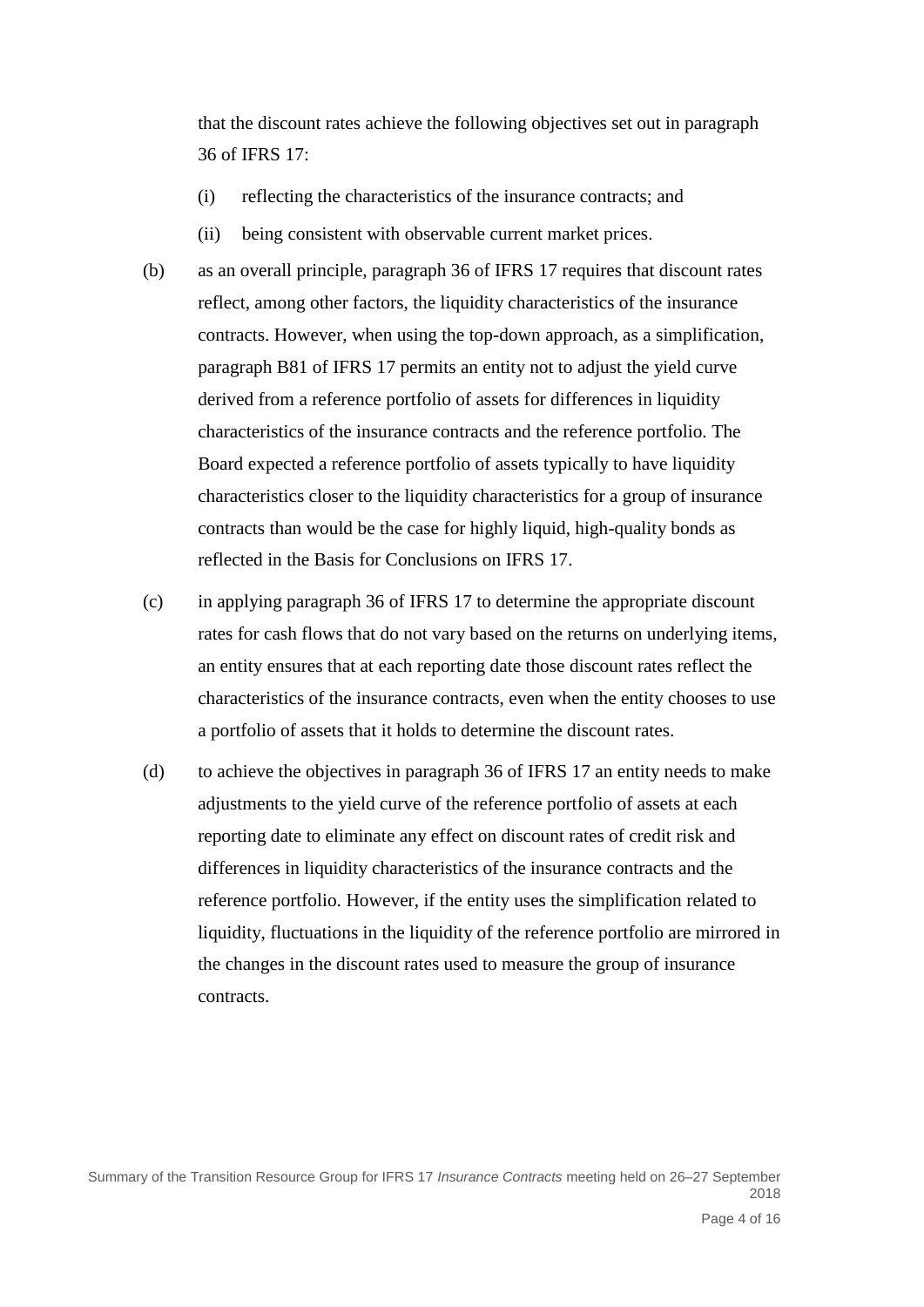- 12. TRG members also observed that, when an entity uses the simplification related to liquidity, small changes in discount rates that result from changes in the composition of the reference portfolio or the liquidity characteristics of the reference portfolio could result in significant changes to the insurance contract liabilities measured using those rates, particularly with respect to long-term insurance contracts. The following disclosure requirements of IFRS 17 are particularly helpful in these circumstances for users of financial statements to assess the effect that insurance contracts have on the entity's financial position, financial performance and cash flows:
	- (a) the methods used to determine discount rates and the processes for estimating the inputs to those methods, including the identification of a reference portfolio, the adjustments to the yield curve to determine the discount rates and the use of the simplification mentioned in paragraph B81 of IFRS 17; and
	- (b) the effect of a change in the composition of the assets in the reference portfolio on discount rates used to measure insurance contracts, if material.

# *Commissions and reinstatement premiums in reinsurance contracts issued*  **(Agenda Paper 3)**

- 13. Agenda Paper 3 addresses submissions about amounts exchanged between the issuer of a reinsurance contract (the reinsurer) and the holder of a reinsurance contract (the cedant). The submissions question how the following features should be accounted for in the financial statements of the reinsurer:
	- (a) common types of commissions due to the cedant; and
	- (b) reinstatement premiums charged to the cedant following the occurrence of an insured event.
- 14. TRG members discussed the analysis in Agenda Paper 3 and observed that:
	- (a) the requirements set out in paragraph 86 of IFRS 17 for the presentation of income or expenses from reinsurance contracts held are based on the economic effect of exchanges between the reinsurer and the cedant, and it would be appropriate to apply an assessment of the economic effect of such exchanges to reinsurance contracts issued as well.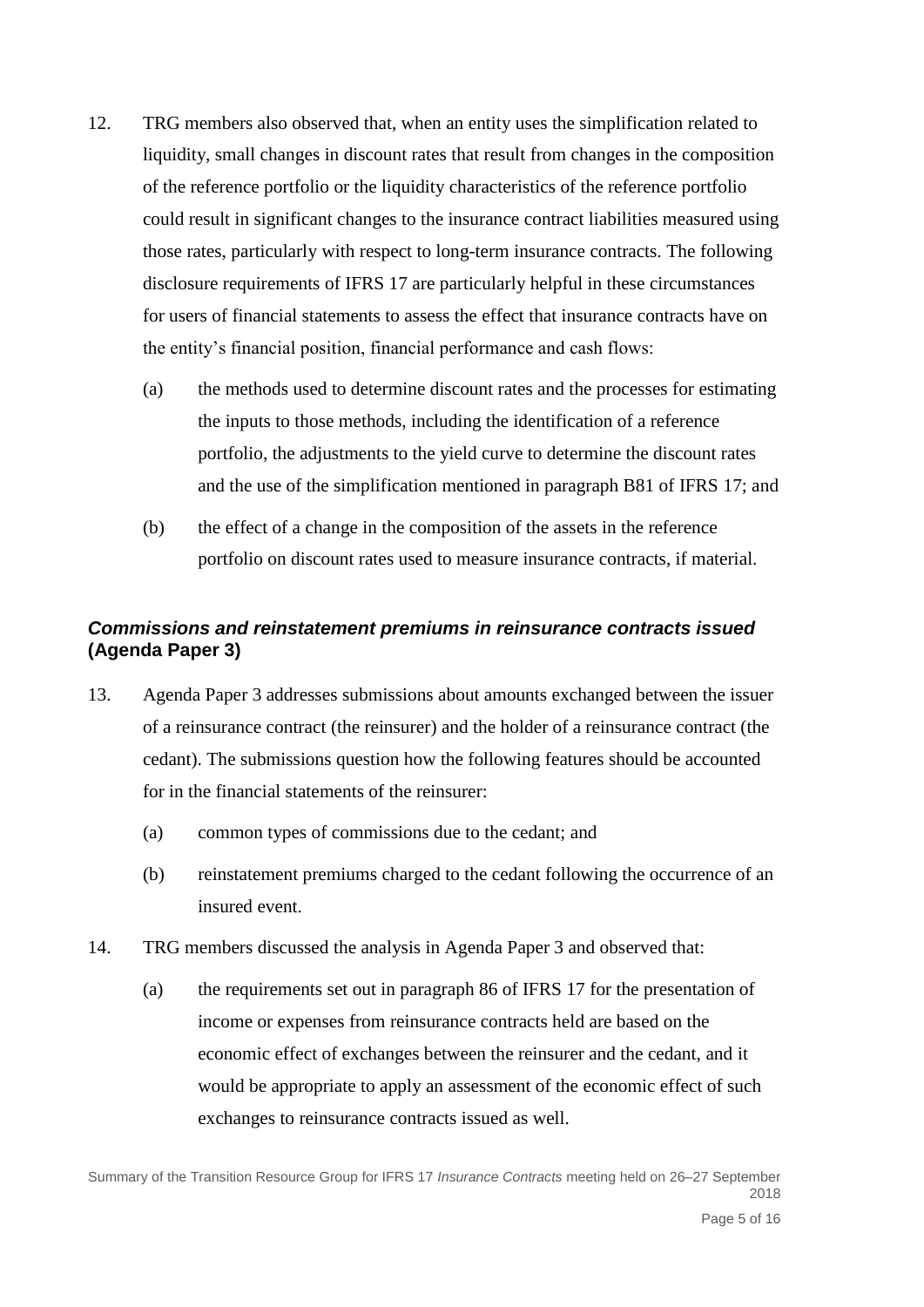- (b) the economic effect of amounts exchanged between a reinsurer and a cedant that are not contingent on claims is equivalent to the effect of charging a different premium. Therefore, those amounts would be recognised as part of insurance revenue applying paragraph B123 or B126 of IFRS 17.
- (c) the economic effect of amounts exchanged between a reinsurer and a cedant that are contingent on claims is equivalent to reimbursing a different amount of claims than expected. Therefore, those amounts would be recognised as part of insurance service expenses applying paragraph 42(a) of IFRS 17.
- (d) unless the cedant provides a distinct service to the reinsurer that results in a cost to the reinsurer for selling, underwriting and starting a group of reinsurance contracts that it issues, a ceding commission is not an insurance acquisition cash flow of the reinsurer.
- (e) amounts exchanged between the reinsurer and the cedant that are not contingent on claims may meet the definition of an investment component if they are repaid to the cedant in all circumstances (including on cancellation of the contract).
- 15. Some TRG members also observed that applying the requirements in IFRS 17 for amounts exchanged between a reinsurer and a cedant has practical implications because the requirements are different from existing practice. TRG members also observed that applying the requirements of IFRS 17 may affect some key performance measures currently used to assess the performance of reinsurers.

# *Premium experience adjustments related to current or past service* **(Agenda Paper 4)**

- 16. Agenda Paper 4 addresses submissions about how differences between expected premiums and actual premiums (ie premium experience adjustments) which relate to current or past service should be accounted for. Should those differences:
	- (a) adjust the contractual service margin; or
	- (b) be recognised in the statement of profit or loss immediately as part of either: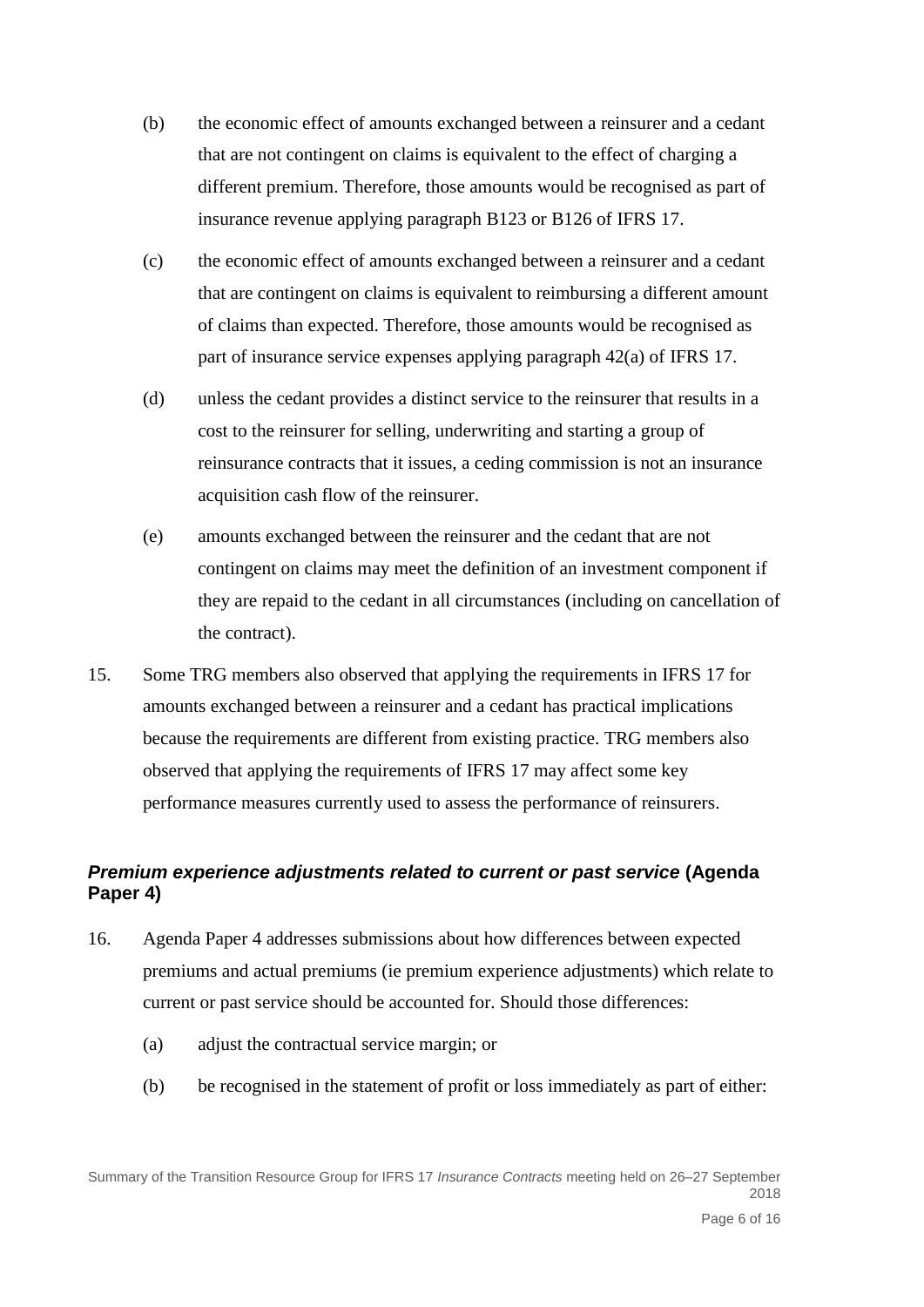- (i) insurance revenue; or
- (ii) insurance service expenses?
- 17. TRG members discussed the analysis in Agenda Paper 4 and observed that:
	- (a) applying the general model, experience adjustments arising from premiums received in the period that relate to future service adjust the contractual service margin according to paragraph B96(a) of IFRS 17. Premium experience adjustments related to current or past service should be recognised immediately in the statement of profit or loss as part of insurance revenue applying paragraphs B120 and B123 of IFRS 17.
	- (b) the purpose of paragraph B124 of IFRS 17 is to demonstrate an alternative analysis of insurance revenue as determined by paragraph B123 of IFRS 17. Hence, applying the requirements in IFRS 17 should result in premium experience adjustments relating to current and past service being included in insurance revenue despite the lack of a specific reference to them in paragraph B124 of IFRS 17.
	- $(c)$  for the premium allocation approach, the requirements in paragraph B126 of IFRS 17 apply to expected premium receipts, including premium experience adjustments.
- 18. TRG members also observed that:
	- (a) given that an entity is required by paragraph 106 of IFRS 17 to disclose an analysis of the insurance revenue recognised in the period, an additional line item may be necessary in the reconciliation to reflect the effect of premium experience adjustments on the revenue recognised in the period.
	- (b) in some circumstances, judgement may be required to determine whether premium experience adjustments relate to future service and, therefore, adjust the contractual service margin applying paragraph B96(a) of IFRS 17.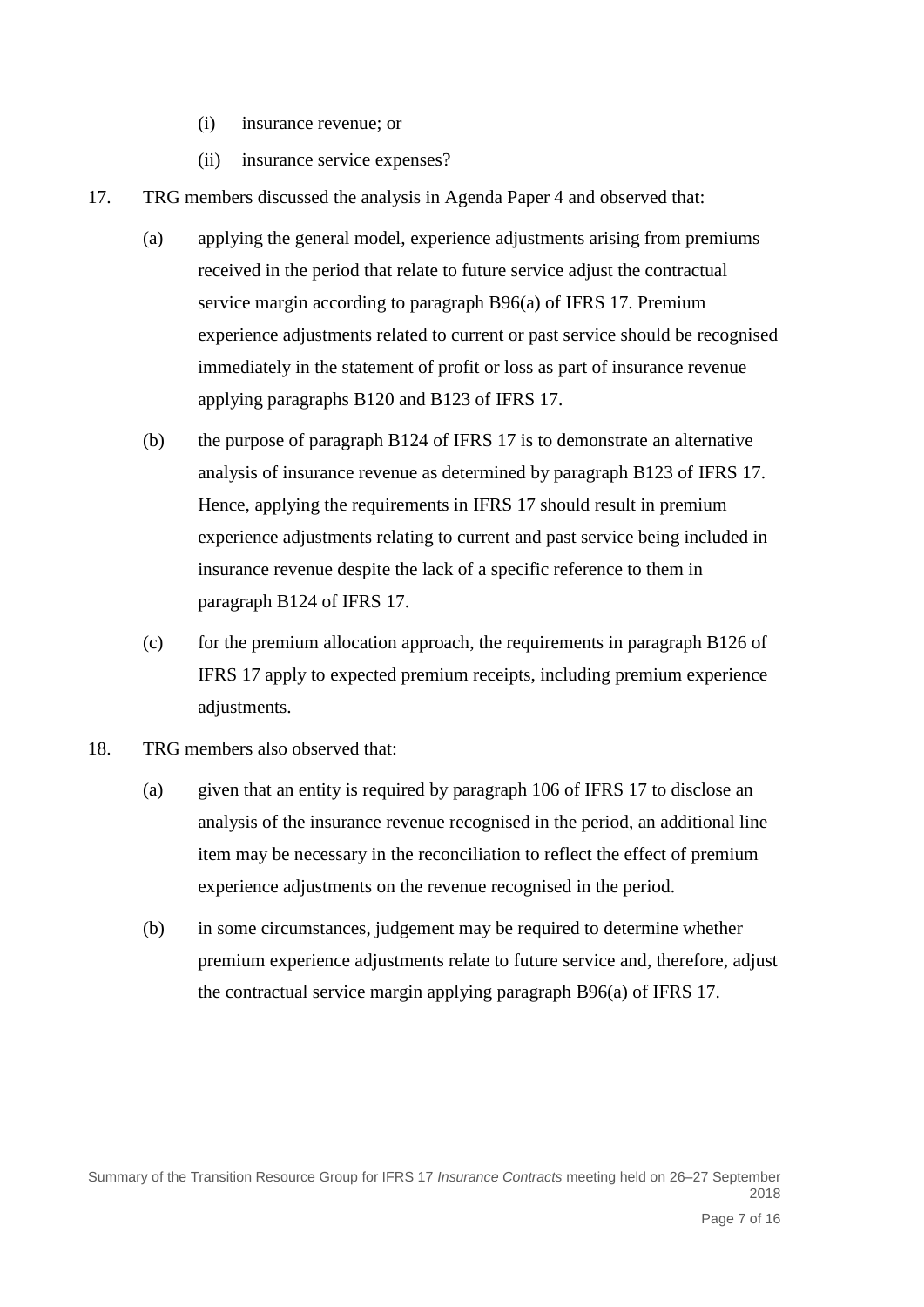# *Cash flows that are outside the contract boundary at initial recognition* **(Agenda Paper 5)**

- 19. Agenda Paper 5 addresses submissions about how to account for cash flows that, at initial recognition, are outside the boundary of the contract when facts or circumstances change over time. The paper addresses both an insurance contract issued and a reinsurance contract held.
- 20. TRG members discussed the analysis in Agenda Paper 5 and observed that:
	- (a) the requirements in paragraphs 35 and B64 of IFRS 17 are different because they address different circumstances.
	- (b) paragraph 35 of IFRS 17 applies to cash flows that are outside the boundary of a contract and that relate to future contracts. When paragraph 35 of IFRS 17 applies, additional cash flows will be recognised as a new contract when the recognition criteria of a new group of contracts are met.
	- (c) paragraph B64 of IFRS 17 discusses the assessment of the practical ability of an entity to reprice a contract considering constraints that might limit that ability and, therefore, applies to the reassessment of the contract boundary in this context. When paragraph B64 of IFRS 17 applies, the fulfilment cash flows are updated to reflect changes in cash flows that are within the (revised) contract boundary. When such changes relate to future service they are recognised by adjusting the carrying amount of the contractual service margin of the group of contracts to which the contract belongs.
- 21. TRG members expressed different views as to the applicability of the distinction between paragraphs 35 and B64 of IFRS 17 in circumstances where cash flows that are outside the contract boundary at initial recognition relate to an additional type of coverage that may be provided over the coverage period of the contract.

# *Recovery of insurance acquisition cash flows* **(Agenda Paper 6)**

22. Agenda Paper 6 addresses a submission about whether insurance acquisition cash flows and the related revenue are recognised in the statement of profit or loss, applying paragraph B125 of IFRS 17, if those cash flows cannot be recovered from

Summary of the Transition Resource Group for IFRS 17 *Insurance Contracts* meeting held on 26–27 September 2018 Page 8 of 16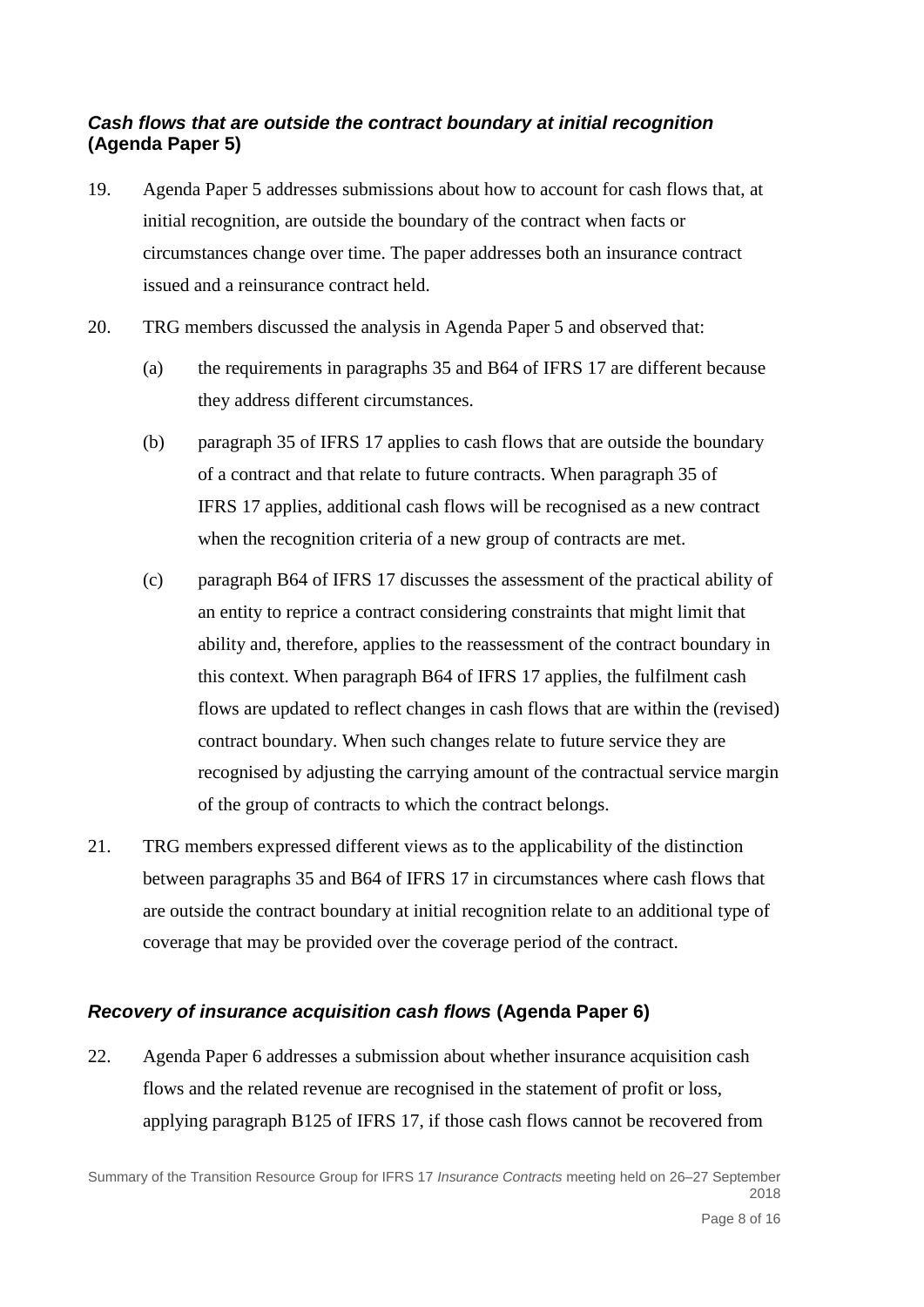the cash flows of the portfolio of contracts. Agenda Paper 6 also addresses the accounting for changes in insurance acquisition cash flows applying paragraphs B123 and B125 of IFRS 17.

- 23. TRG members discussed the analysis in Agenda Paper 6 and observed that:
	- (a) paragraphs B123 and B125 of IFRS 17 work together to achieve an insurance revenue that reflects the total premium (adjusted for a financing effect and excluding any investment component), as required by paragraph B120 of IFRS 17. An entity is not required separately to identify whether it will recover insurance acquisition cash flows at each reporting date.
	- (b) paragraph B125 of IFRS 17 assumes that the portion of premiums relating to the recovery of insurance acquisition cash flows is equal to the current estimate of total expected insurance acquisition cash flows at each reporting period.
- 24. TRG members also noted that experience adjustments arising from premiums received in the period that relate to future service, and the related cash flows such as insurance acquisition cash flows, adjust the contractual service margin applying paragraph B96(a) of IFRS 17.

#### *Premium waivers* **(Agenda Paper 7)**

- 25. Agenda Paper 7 addresses a submission about whether terms in an insurance contract that waive premiums in specified circumstances create insurance risk. An example of such a waiver is one that allows a policyholder to avoid paying premiums in specified circumstances, for example, if the policyholder has been disabled for six consecutive months. The policyholder continues to receive the benefits originally promised under the insurance contract despite the waiver of premiums.
- 26. The submission asks whether the risk related to the premium waiver is a pre-existing risk of the policyholder transferred to the entity by the contract and is, therefore, an insurance risk, or a new risk created by the contract.
- 27. TRG members discussed the analysis in Agenda Paper 7 and observed that: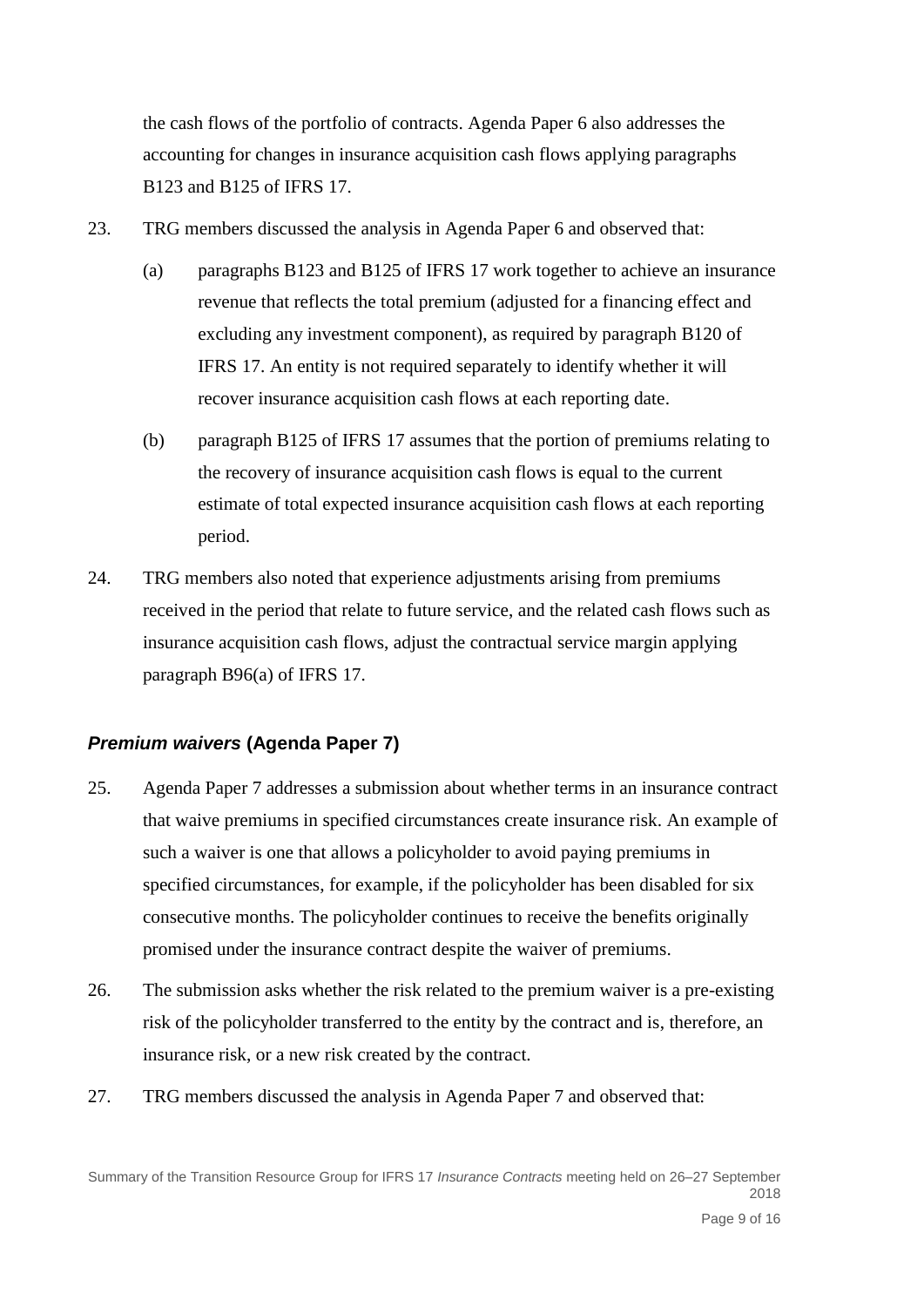- (a) there is an insurance risk when an entity provides a waiver of premiums if a specified event occurs;
- (b) a waiver of premiums differs from situations discussed in paragraphs  $B21(a)$  (b) of IFRS 17; and
- (c) the consequences of a waiver of premiums are:
	- (i) the inclusion of such a waiver in an investment contract makes the investment contract an insurance contract; and
	- (ii) the inclusion of such a waiver in a contract that would be an insurance contract without the waiver may affect the quantity of benefits provided by the contract and the coverage period, both of which could affect the recognition of the contractual service margin in profit or loss. The recognition of the contractual service margin was discussed in Agenda Paper 5 of the February 2018 TRG meeting and Agenda Paper 5 of the May 2018 TRG meeting.

### *Group insurance policies* **(Agenda Paper 8)**

- 28. Agenda Paper 8 addresses a submission about the boundary of a contract for an arrangement between an entity and an association or a bank (referred to as a 'group insurance policy') under which the entity provides insurance coverage to members of an association or to customers of a bank (referred to as 'certificate holders').
- 29. TRG members discussed the analysis in Agenda Paper 8 and observed that:
	- (a) for group insurance policies, an entity should consider whether the policyholder is the association or bank, or the certificate holders. IFRS 17 defines a policyholder by its right to compensation if it is adversely affected by an insured event. This is the case regardless of whether that compensation is received directly or indirectly by paying amounts on the policyholder's behalf.
	- (b) for group insurance policies, an entity should consider whether the arrangement reflects a single insurance contract or multiple insurance contracts (ie with each certificate holder). Rebutting the presumption that the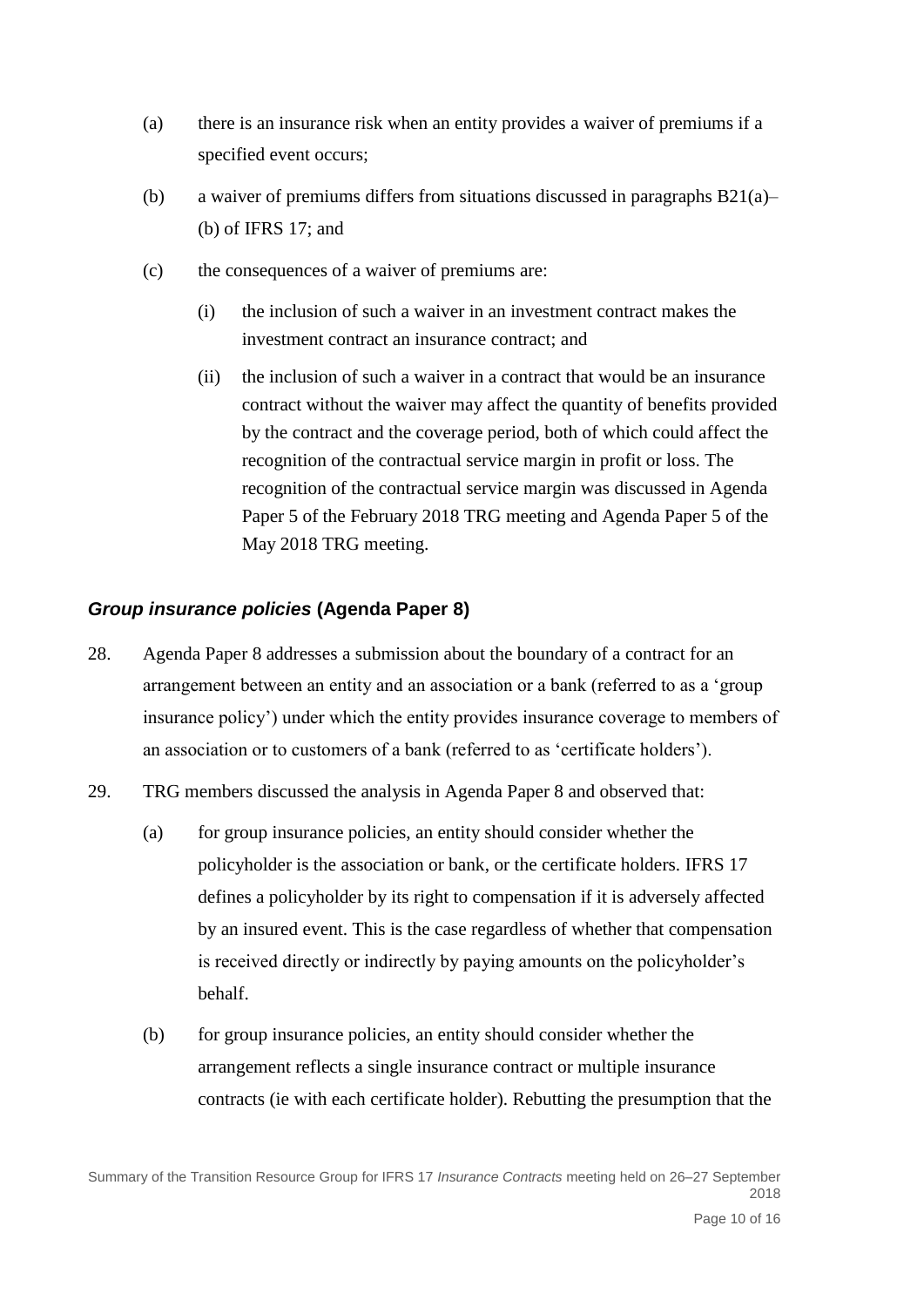contract is a single contract by separating components involves judgement and careful consideration of all facts and circumstances.<sup>1</sup>

- (c) for the group insurance policies described in the submission, the following facts and circumstances are indicative that the arrangement reflects multiple insurance contracts (ie an insurance contract with each certificate holder) for the purpose of applying IFRS 17:
	- (i) the insurance coverage is priced and sold separately;
	- (ii) other than being members of the association or customers of the bank the individuals are not related to one another; and
	- (iii) purchasing the insurance coverage is an option for each individual.
- (d) an entity should assess the boundary of each insurance contract. For the group insurance policies described in the submission, the entity's substantive obligation to provide services under a contract ends at the point that the entity can terminate the contract. The certificate holder's expectation that the group insurance policy will not be terminated earlier than the end of the contract term is not relevant to the assessment of the contract boundary applying paragraph 34 of IFRS 17.
- 30. TRG members noted the specific fact pattern discussed in Agenda Paper 8 and that the analysis relates to that fact pattern. TRG members observed that in practice there are many group insurance policies with different terms. The assessment of whether a group insurance policy arrangement reflects a single insurance contract or multiple insurance contracts should be applied to group insurance policies considering all relevant facts and circumstances.

1

<sup>1</sup> Separation of insurance components of a single insurance contract was discussed at the February 2018 TRG meeting.

Summary of the Transition Resource Group for IFRS 17 *Insurance Contracts* meeting held on 26–27 September 2018 Page 11 of 16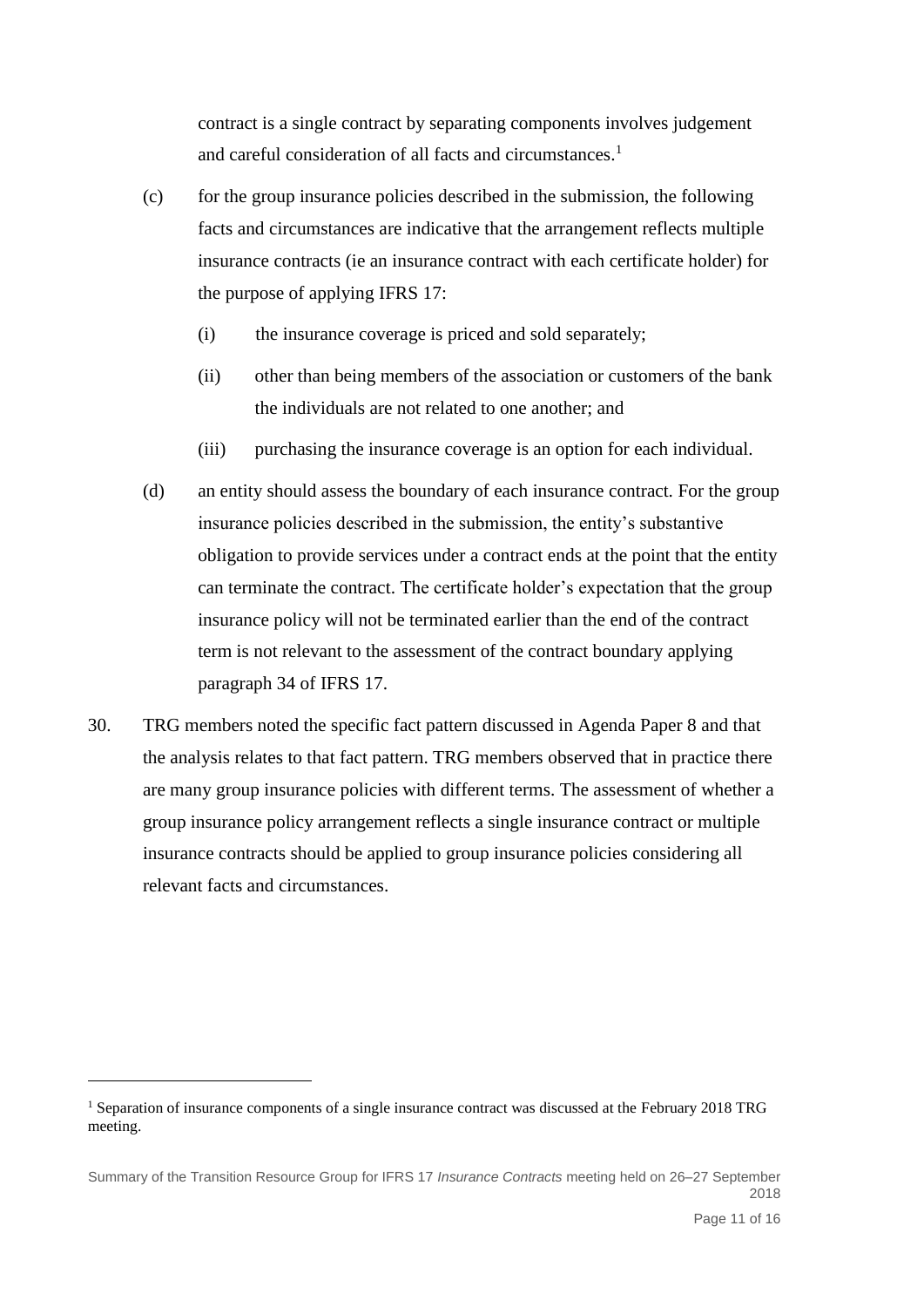### *Industry pools managed by an association* **(Agenda Paper 9)**

- 31. Agenda Paper 9 addresses a submission about the level at which the risk adjustment for non-financial risk should be determined for insurance contracts that are within industry pools managed by an association.
- 32. The submission asks whether, for insurance contracts that are within either of the two industry pools described in the submission, the risk adjustment for non-financial risk should be determined at either:
	- (a) the association level; or
	- (b) the individual member entity level.
- 33. TRG members discussed the analysis in Agenda Paper 9 and observed that:
	- (a) in some cases, the parties to the contract are clear from the legal form of the contract. In other cases, the terms of the contract require analysis to identify the substance of the rights and obligations—including who is the issuer of the contract. For insurance contracts in an industry pool the issuer could be:
		- (i) the individual member entity that writes the contracts;
		- (ii) each member entity for its respective share of each contract in the pool; or
		- (iii) the collective comprised of all member entities.
	- (b) IFRS 17 applies to insurance contracts issued by an entity and does not have specific requirements for insurance contracts issued by more than one entity. Entities should assess whether an arrangement under which an insurance contract is issued by more than one entity is also within the scope of another IFRS Standard, for example IFRS 11 *Joint Arrangements*. IAS 8 includes requirements for an entity to apply in the absence of a Standard that specifically applies to a transaction, other event or condition.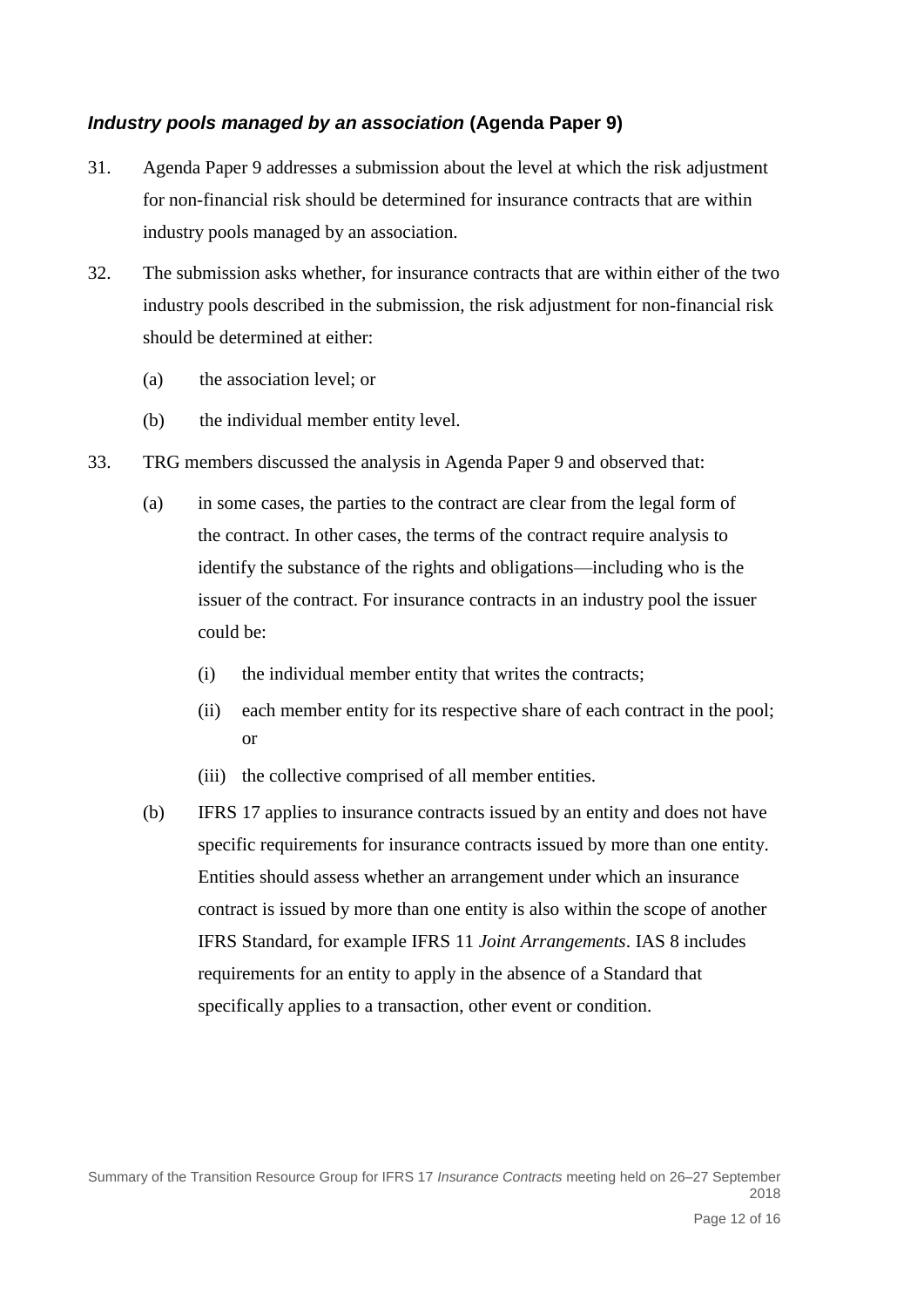- (c) in some cases, an individual member entity may write an insurance contract and then subsequently transfer the contract to the industry pool. If that member entity is the issuer of the contract applying IFRS 17, the entity should consider whether the transfer:
	- (i) is a contract that meets the definition of a reinsurance contract applying IFRS 17; or
	- (ii) extinguishes the individual member's obligations to the policyholder applying paragraph 74 of IFRS 17.
- 34. TRG members noted the specific fact pattern discussed in Agenda Paper 9 and observed that the assessment of identifying the issuer of insurance contracts within an industry pool arrangement and the accounting for an insurance contract that is issued by more than one entity should be applied consistently to similar arrangements considering all relevant facts and circumstances.
- 35. In relation to the risk adjustment for non-financial risk, TRG members observed that paragraph B88 of IFRS 17 requires the risk adjustment for non-financial risk to reflect the degree of diversification benefit included in the compensation required for bearing non-financial risk.
- 36. The analysis in Agenda Paper 9 distinguished between contracts issued by an individual member entity of an industry pool and contracts issued by the collective comprised of all members. In the former case, the risk adjustment for non-financial risk is determined by individual member entity. In the latter case it is determined by the collective. Some TRG members expressed the view that applying paragraph B88 of IFRS 17, each entity would consider the compensation it would require for bearing the non-financial risk, rather than the compensation required by the association. This is consistent with their differing views as to whether for a group of insurance contracts the risk adjustment for non-financial risk at the consolidated group level could differ from the risk adjustment for non-financial risk at the individual issuing entity level (see summary of the TRG meeting held on 2 May 2018 on determining the risk adjustment for non-financial risk in a group of entities).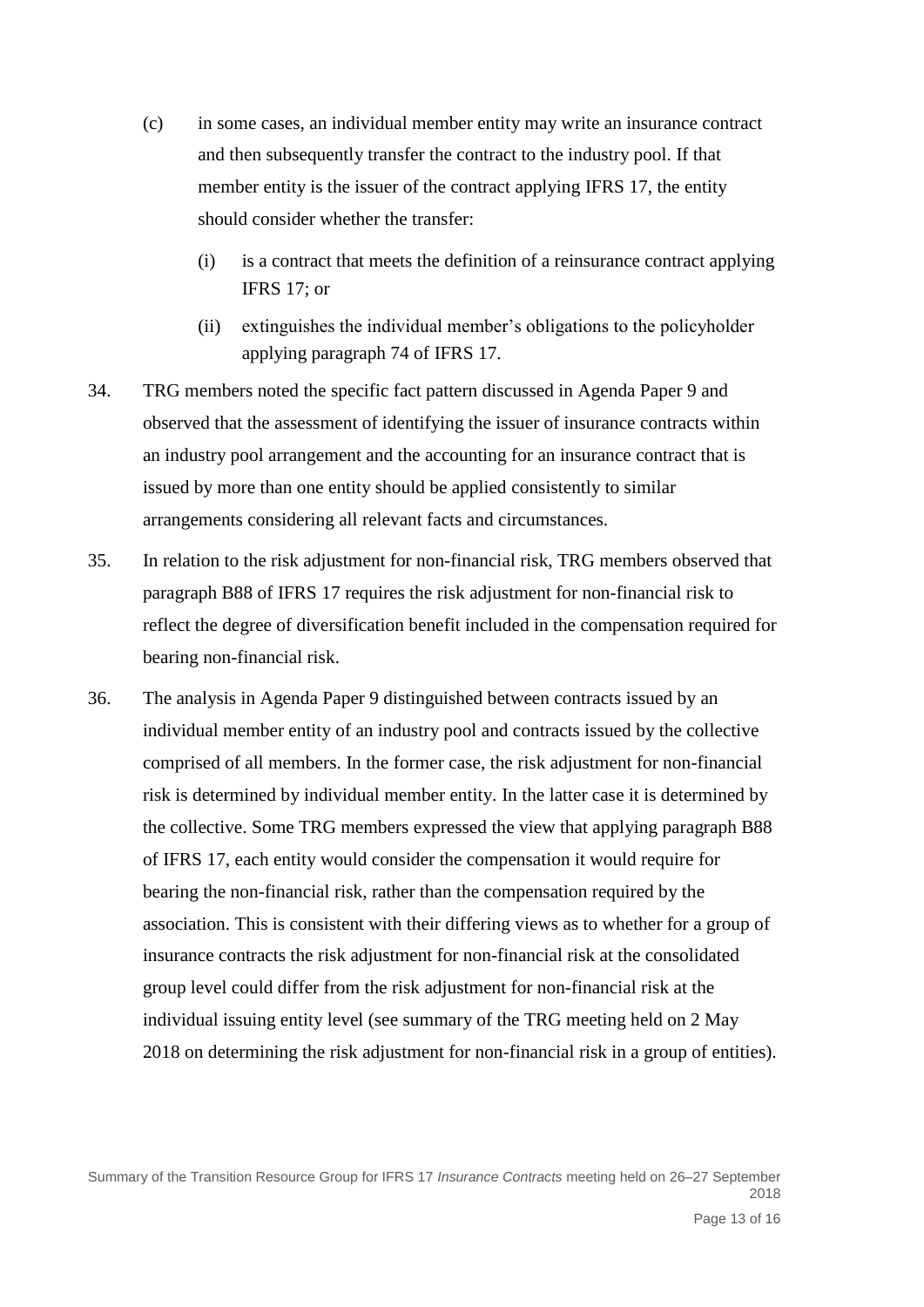## *Annual cohorts for contracts that share in the return of a specified pool of underlying items* **(Agenda Paper 10)**

- 37. Agenda Paper 10 addresses a submission about annual groups of contracts with policyholders that all share in the return on a specified pool of underlying items, with some of the return contractually passing from one group of policyholders to another.
- 38. The submission notes that paragraph BC138 of the Basis for Conclusions on IFRS 17 explains:

… the requirements specify the amounts to be reported, not the methodology to be used to arrive at those amounts. Therefore, it may not be necessary for an entity to restrict groups in this way to achieve the same accounting outcome in some circumstances.

- 39. The submission asks in what circumstances measuring the contractual service margin at a higher level than an annual cohort level, such as a portfolio level, would achieve the same accounting outcome as measuring the contractual service margin at an annual cohort level applying paragraph 22 of IFRS 17.
- 40. TRG members discussed the analysis in Agenda Paper 10 and observed that:
	- (a) paragraph BC138 of the Basis for Conclusions on IFRS 17 explains the effect of the requirements of IFRS 17 and does not change those requirements.
	- (b) when a specified pool of underlying items consists of the insurance contracts issued to the policyholders that share in the returns of that pool, the criteria in paragraph B67 of IFRS 17 are met regardless of whether the policyholders share in 100% of the return on the pool of underlying items or only part of the return on the pool of underlying items.
	- (c) for contracts that share in 100% of the return on a pool of underlying items consisting of the insurance contracts, the contractual service margin will be nil. Therefore, measuring the contractual service margin at a higher level than the annual cohort level, such as a portfolio level, would achieve the same accounting outcome as measuring the contractual service margin at an annual cohort level applying IFRS 17.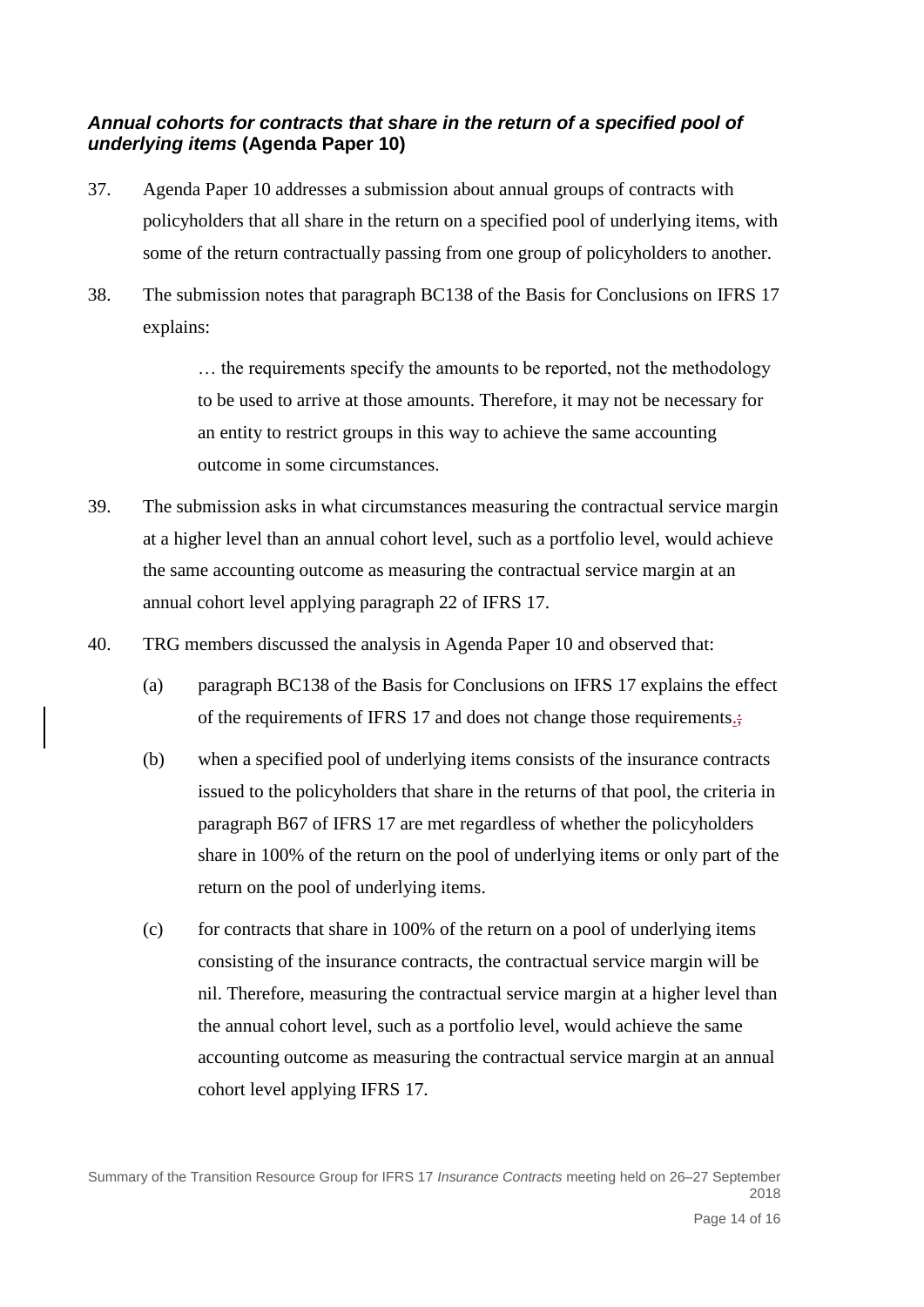- (d) when contracts share to a lesser extent in the return on a pool of underlying items consisting of the insurance contracts, an entity could be affected by the expected cash flows of each contract issued. Therefore, the contractual service margin of the groups of contracts may differ from the contractual service margin measured at a higher level, such as the portfolio level. To assess whether measuring the contractual service margin at a higher level would achieve the same accounting outcome as measuring the contractual service margin at an annual cohort level, an entity would need to determine what the effect would be of applying the requirements in IFRS 17. To be able to measure the contractual service margin at a higher level, the accounting outcome would need to be the same in all circumstances, ie regardless of how assumptions and experience develop over the life of the contract.
- 41. TRG members also observed that the examples in Agenda Paper 10 were not representative of many situations in practice. TRG members observed that in practice, cash flows would be determined at a higher level than in the examples, and that paragraph B70 of IFRS 17 would apply for allocating cash flows to the groups. Therefore, there may be some situations where the same accounting outcome is achieved using annual cohorts or a higher level of aggregation when applying the requirements of IFRS 17 to contracts that share 90% in the returns on a pool of underlying items consisting of the insurance contracts.

#### *Reporting on other questions submitted* **(Agenda Paper 11)**

- 42. Agenda Paper 11 considered submissions to the TRG that:
	- (a) can be answered applying only the words in IFRS 17;
	- (b) do not meet the submission criteria; or
	- (c) are being considered through a process other than a TRG discussion.